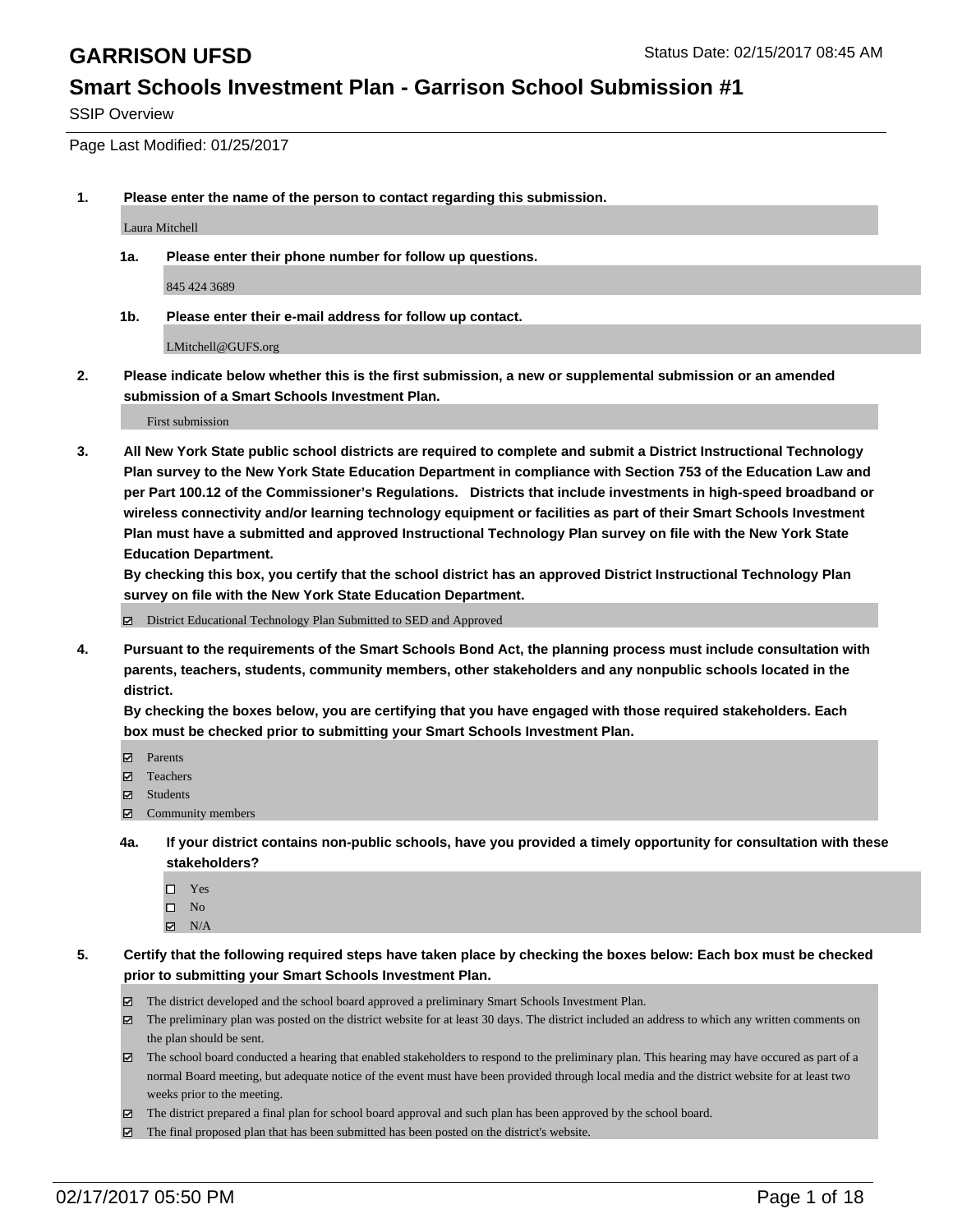SSIP Overview

Page Last Modified: 01/25/2017

**5a. Please upload the proposed Smart Schools Investment Plan (SSIP) that was posted on the district's website, along with any supporting materials. Note that this should be different than your recently submitted Educational Technology Survey. The Final SSIP, as approved by the School Board, should also be posted on the website and remain there during the course of the projects contained therein.**

InvestmentPlan-updated9.29.16.pdf

**5b. Enter the webpage address where the final Smart Schools Investment Plan is posted. The Plan should remain posted for the life of the included projects.**

http://www.gufs.org/

**6. Please enter an estimate of the total number of students and staff that will benefit from this Smart Schools Investment Plan based on the cumulative projects submitted to date.**

275

- **7. An LEA/School District may partner with one or more other LEA/School Districts to form a consortium to pool Smart Schools Bond Act funds for a project that meets all other Smart School Bond Act requirements. Each school district participating in the consortium will need to file an approved Smart Schools Investment Plan for the project and submit a signed Memorandum of Understanding that sets forth the details of the consortium including the roles of each respective district.**
	- $\Box$  The district plans to participate in a consortium to partner with other school district(s) to implement a Smart Schools project.
- **8. Please enter the name and 6-digit SED Code for each LEA/School District participating in the Consortium.**

| <b>Partner LEA/District</b> | <b>ISED BEDS Code</b> |
|-----------------------------|-----------------------|
| (No Response)               | (No Response)         |

**9. Please upload a signed Memorandum of Understanding with all of the participating Consortium partners.**

(No Response)

**10. Your district's Smart Schools Bond Act Allocation is:**

\$78,417

**11. Enter the budget sub-allocations by category that you are submitting for approval at this time. If you are not budgeting SSBA funds for a category, please enter 0 (zero.) If the value entered is \$0, you will not be required to complete that survey question.**

|                                       | Sub-        |
|---------------------------------------|-------------|
|                                       | Allocations |
| <b>School Connectivity</b>            | 10,000      |
| Connectivity Projects for Communities | 0           |
| <b>Classroom Technology</b>           | 68,417      |
| Pre-Kindergarten Classrooms           | $\Omega$    |
| Replace Transportable Classrooms      |             |
| High-Tech Security Features           | O           |
| Totals:                               | 78,417      |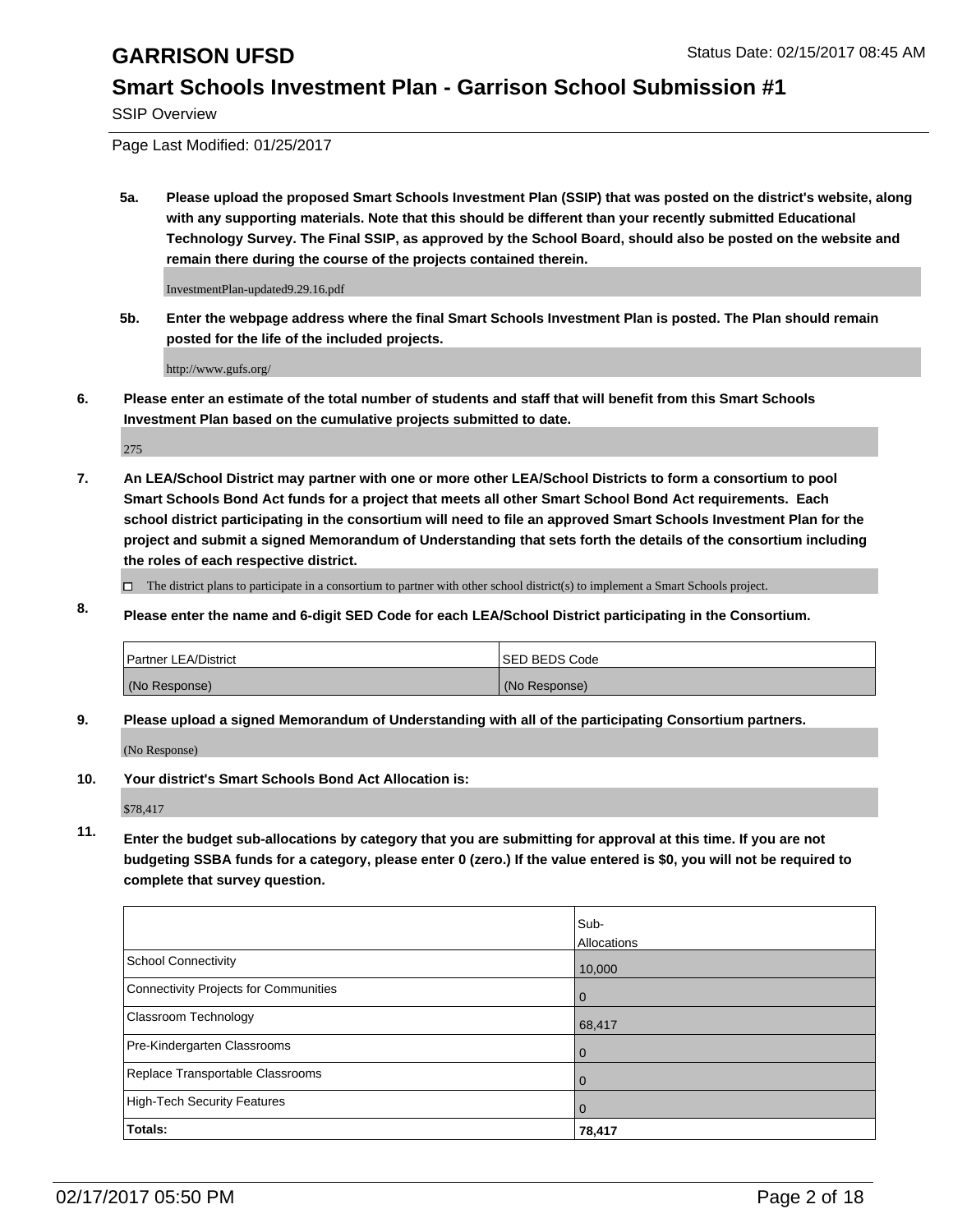School Connectivity

Page Last Modified: 01/25/2017

- **1. In order for students and faculty to receive the maximum benefit from the technology made available under the Smart Schools Bond Act, their school buildings must possess sufficient connectivity infrastructure to ensure that devices can be used during the school day. Smart Schools Investment Plans must demonstrate that:**
	- **sufficient infrastructure that meets the Federal Communications Commission's 100 Mbps per 1,000 students standard currently exists in the buildings where new devices will be deployed, or**
	- **is a planned use of a portion of Smart Schools Bond Act funds, or**
	- **is under development through another funding source.**

**Smart Schools Bond Act funds used for technology infrastructure or classroom technology investments must increase the number of school buildings that meet or exceed the minimum speed standard of 100 Mbps per 1,000 students and staff within 12 months. This standard may be met on either a contracted 24/7 firm service or a "burstable" capability. If the standard is met under the burstable criteria, it must be:**

**1. Specifically codified in a service contract with a provider, and**

**2. Guaranteed to be available to all students and devices as needed, particularly during periods of high demand, such as computer-based testing (CBT) periods.**

**Please describe how your district already meets or is planning to meet this standard within 12 months of plan submission.**

As a precondition to utilizing the funds the District has ensured that there is adequate internet bandwidth of 100Mbps per 1,000 students to sustain the increase of more classroom devices.

- **1a. If a district believes that it will be impossible to meet this standard within 12 months, it may apply for a waiver of this requirement, as described on the Smart Schools website. The waiver must be filed and approved by SED prior to submitting this survey.**
	- By checking this box, you are certifying that the school district has an approved waiver of this requirement on file with the New York State Education Department.

## **2. Connectivity Speed Calculator (Required)**

|                  | l Number of<br>Students | Multiply by<br>100 Kbps | lto Convert to<br>Required<br>Speed in Mb | Divide by 1000 Current Speed Expected<br>l in Mb | Speed to be<br>Attained Within   Required<br>12 Months | Expected Date<br><b>When</b><br>Speed Will be |
|------------------|-------------------------|-------------------------|-------------------------------------------|--------------------------------------------------|--------------------------------------------------------|-----------------------------------------------|
|                  |                         |                         |                                           |                                                  |                                                        | Met                                           |
| Calculated Speed | 221                     | 22,100                  | 22.1                                      | 100                                              | Attained                                               | Attained                                      |

**3. Describe how you intend to use Smart Schools Bond Act funds for high-speed broadband and/or wireless connectivity projects in school buildings.**

• Upgrade Garrison UFSD Network Infrastructure for Wireless Network and Wireless Access Points

• Expand Garrison UFSD Wireless Access for Classrooms

• The District is planning on adding additional access points to areas in the building lacking wireless coverage.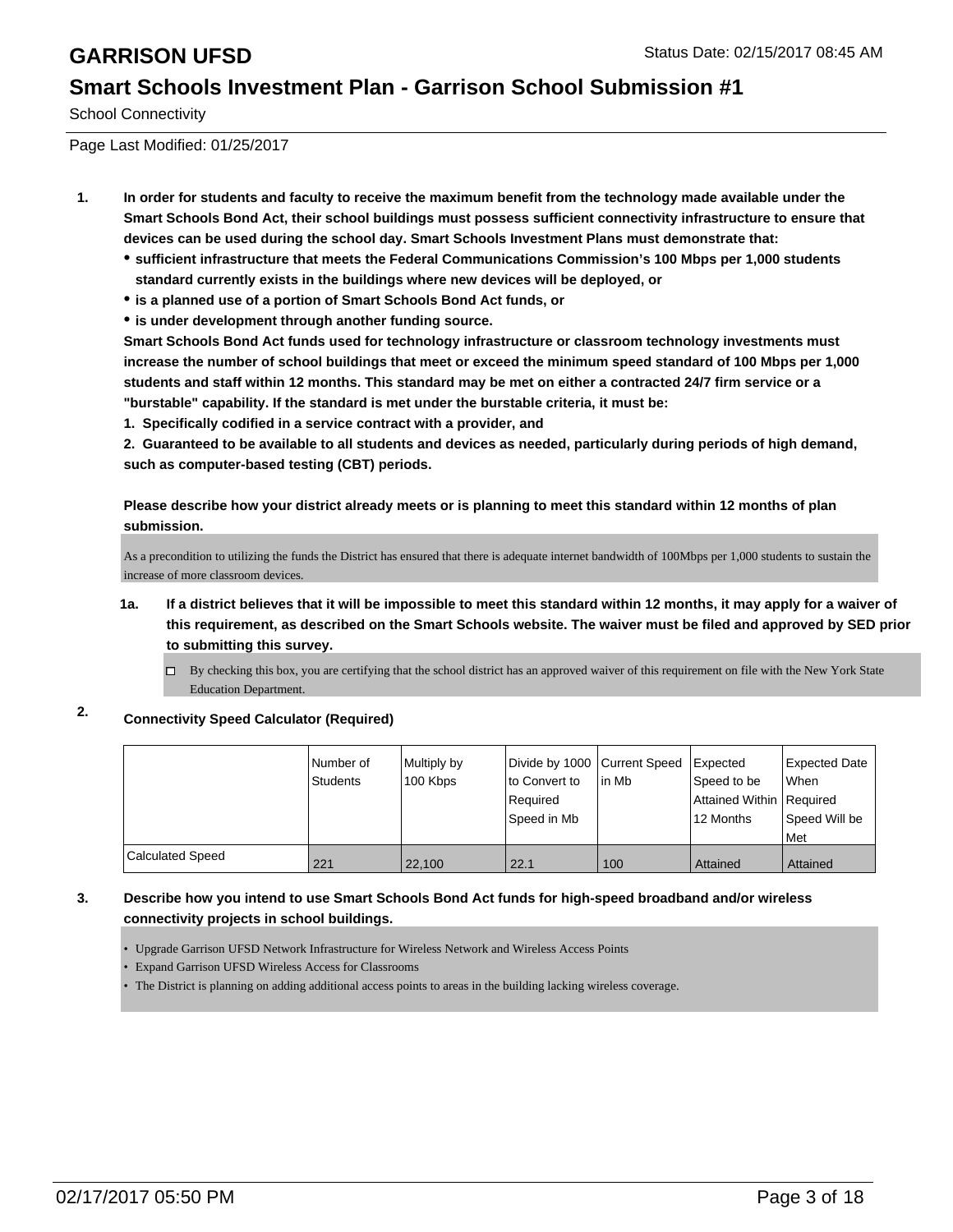School Connectivity

Page Last Modified: 01/25/2017

**4. Describe the linkage between the district's District Instructional Technology Plan and the proposed projects. (There should be a link between your response to this question and your response to Question 1 in Part E. Curriculum and Instruction "What are the district's plans to use digital connectivity and technology to improve teaching and learning?)**

The District plans to focus on the effective use of technology to support the implementation of the "4Cs": communication, collaboration, critical thinking and creativity. These represent an explicit connection between technology use and a highly student-centered learning environment which emphasizes inquiry, information literacy, and is aligned with the Common Core Standards of learning.

Teachers will use technology to support inquiry and interdisciplinary, thematic, student-centered learning. Technology is a tool that enables the types of learning environments desired for Garrison students. Furthermore, a third indicator – one which is focused on the role of the District to support student and teacher outcomes – calls for a common culture that supports informal learning, conversations, and the development of teacher skills in technology and pedagogy. This is accomplished through teacher professional development that interweaves technology with broad initiatives such as the Common Core and inquiry-based learning, all supported by a commonly held vision for technology's role in teaching and learning. Finally, the district's infrastructure indicator continues to call for systems and resources to be available which support the district's vision for teaching and learning.

In order to support a student centered learning environment of mobile devices we need to have sufficient wireless coverage throughout the District.

**5. If the district wishes to have students and staff access the Internet from wireless devices within the school building, or in close proximity to it, it must first ensure that it has a robust Wi-Fi network in place that has sufficient bandwidth to meet user demand.**

**Please describe how you have quantified this demand and how you plan to meet this demand.**

The District has already ensured that there is adequate internet bandwidth of 100Mbps per 1,000 students to sustain the increase of more classroom devices.

The District has a robust WiFi in place and working towards improving areas lacking WiFi coverage.

**6. As indicated on Page 5 of the guidance, the Office of Facilities Planning will have to conduct a preliminary review of all capital projects, including connectivity projects.**

**Please indicate on a separate row each project number given to you by the Office of Facilities Planning.**

| Project Number   |  |
|------------------|--|
| 480404020001-BA1 |  |

**7. Certain high-tech security and connectivity infrastructure projects may be eligible for an expedited review process as determined by the Office of Facilities Planning.**

**Was your project deemed eligible for streamlined review?**

Yes

**7a. Districts that choose the Streamlined Review Process will be required to certify that they have reviewed all installations with their licensed architect or engineer of record and provide that person's name and license number. The licensed professional must review the products and proposed method of installation prior to implementation and review the work during and after completion in order to affirm that the work was codecompliant, if requested.**

I certify that I have reviewed all installations with a licensed architect or engineer of record.

**8. Include the name and license number of the architect or engineer of record.**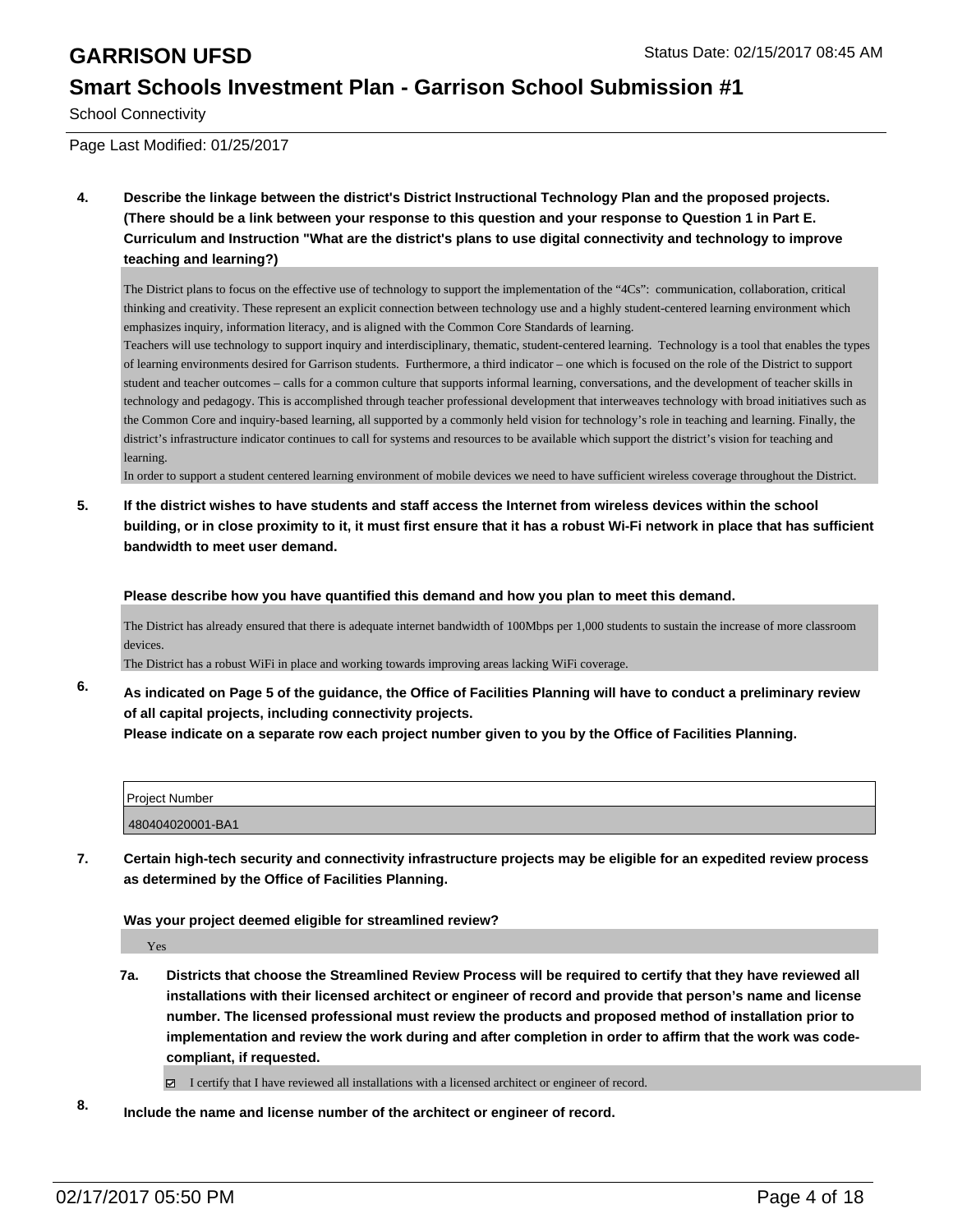School Connectivity

Page Last Modified: 01/25/2017

| Name           | License Number |
|----------------|----------------|
| Garrett Hamlin | 30484          |

## **9. If you are submitting an allocation for School Connectivity complete this table. Note that the calculated Total at the bottom of the table must equal the Total allocation for this category that you entered in the SSIP Overview overall budget.**

|                                            | Sub-<br>Allocation |
|--------------------------------------------|--------------------|
| Network/Access Costs                       | 10,000             |
| <b>Outside Plant Costs</b>                 | $\mathbf 0$        |
| School Internal Connections and Components | O                  |
| Professional Services                      | O                  |
| Testing                                    | Ü                  |
| Other Upfront Costs                        | O                  |
| <b>Other Costs</b>                         | 0                  |
| Totals:                                    | 10,000             |

**10. Please detail the type, quantity, per unit cost and total cost of the eligible items under each sub-category. This is especially important for any expenditures listed under the "Other" category. All expenditures must be eligible for tax-exempt financing to be reimbursed through the SSBA. Sufficient detail must be provided so that we can verify this is the case. If you have any questions, please contact us directly through smartschools@nysed.gov. NOTE: Wireless Access Points should be included in this category, not under Classroom Educational Technology, except those that will be loaned/purchased for nonpublic schools.**

| Select the allowable expenditure | Item to be purchased | <b>Quantity</b> | Cost per Item | <b>Total Cost</b> |
|----------------------------------|----------------------|-----------------|---------------|-------------------|
| type.                            |                      |                 |               |                   |
| Repeat to add another item under |                      |                 |               |                   |
| each type.                       |                      |                 |               |                   |
| Network/Access Costs             | <b>Access Points</b> | 10              | 1.000         | 10.000            |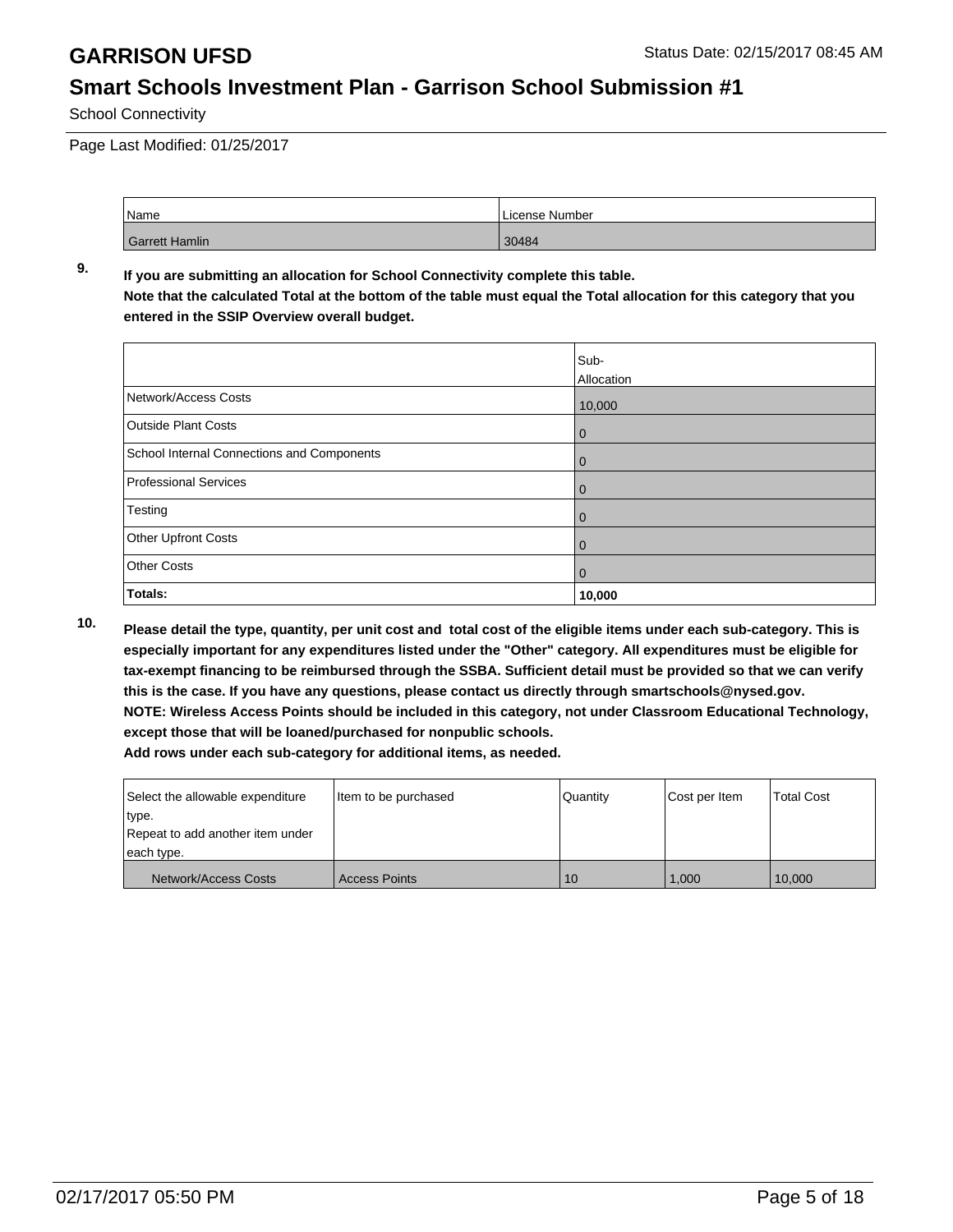Community Connectivity (Broadband and Wireless)

Page Last Modified: 11/18/2016

**1. Describe how you intend to use Smart Schools Bond Act funds for high-speed broadband and/or wireless connectivity projects in the community.**

(No Response)

**2. Please describe how the proposed project(s) will promote student achievement and increase student and/or staff access to the Internet in a manner that enhances student learning and/or instruction outside of the school day and/or school building.**

(No Response)

**3. Community connectivity projects must comply with all the necessary local building codes and regulations (building and related permits are not required prior to plan submission).**

 $\Box$  I certify that we will comply with all the necessary local building codes and regulations.

**4. Please describe the physical location of the proposed investment.**

(No Response)

**5. Please provide the initial list of partners participating in the Community Connectivity Broadband Project, along with their Federal Tax Identification (Employer Identification) number.**

| <b>Project Partners</b> | l Federal ID # |
|-------------------------|----------------|
| (No Response)           | (No Response)  |

**6. If you are submitting an allocation for Community Connectivity, complete this table. Note that the calculated Total at the bottom of the table must equal the Total allocation for this category that you entered in the SSIP Overview overall budget.**

|                                    | Sub-Allocation |
|------------------------------------|----------------|
| Network/Access Costs               | (No Response)  |
| <b>Outside Plant Costs</b>         | (No Response)  |
| <b>Tower Costs</b>                 | (No Response)  |
| <b>Customer Premises Equipment</b> | (No Response)  |
| <b>Professional Services</b>       | (No Response)  |
| Testing                            | (No Response)  |
| <b>Other Upfront Costs</b>         | (No Response)  |
| <b>Other Costs</b>                 | (No Response)  |
| Totals:                            | 0              |

**7. Please detail the type, quantity, per unit cost and total cost of the eligible items under each sub-category. This is especially important for any expenditures listed under the "Other" category. All expenditures must be capital-bond eligible to be reimbursed through the SSBA. If you have any questions, please contact us directly through smartschools@nysed.gov.**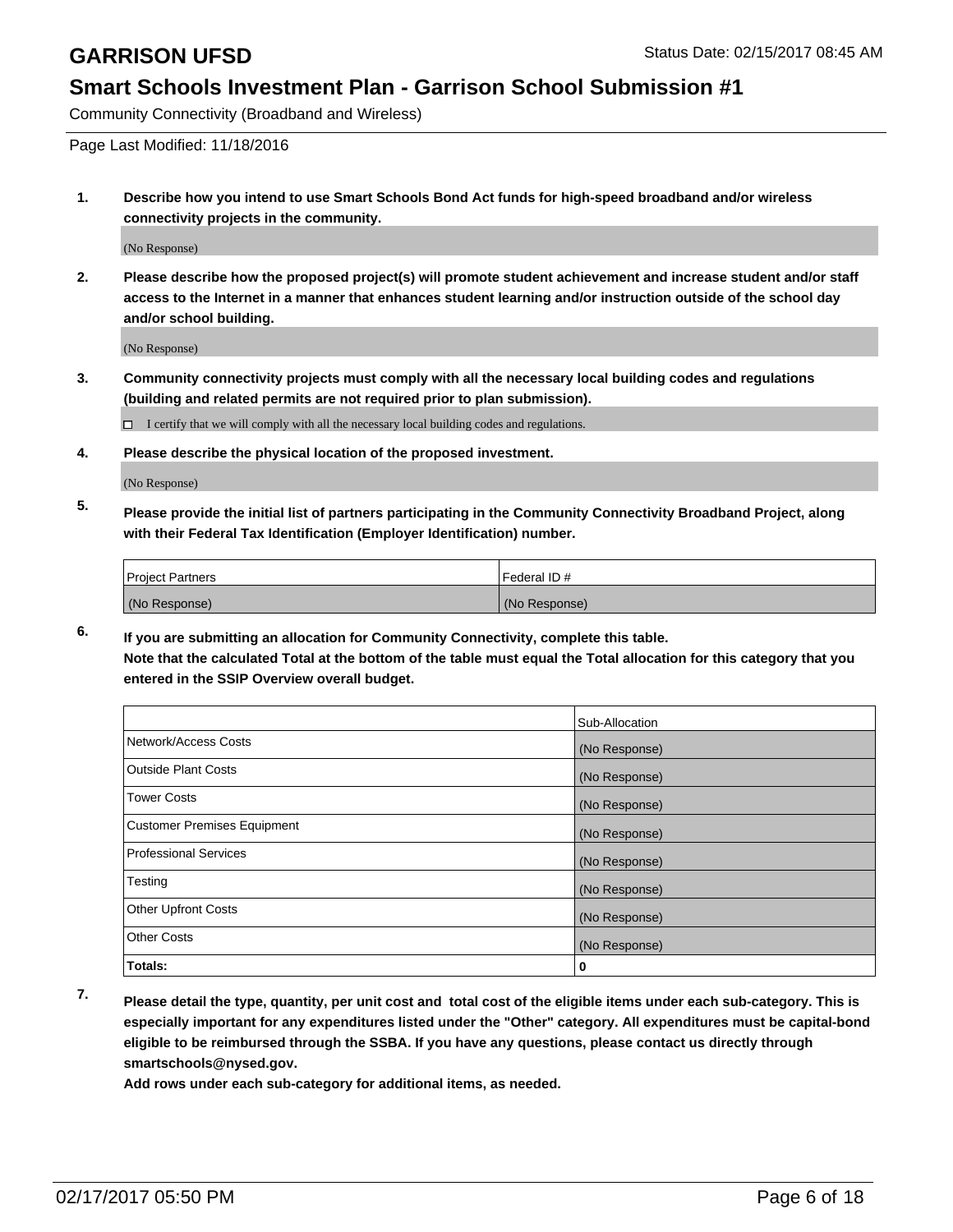Community Connectivity (Broadband and Wireless)

Page Last Modified: 11/18/2016

| Select the allowable expenditure | Item to be purchased | Quantity      | Cost per Item | <b>Total Cost</b> |
|----------------------------------|----------------------|---------------|---------------|-------------------|
| type.                            |                      |               |               |                   |
| Repeat to add another item under |                      |               |               |                   |
| each type.                       |                      |               |               |                   |
| (No Response)                    | (No Response)        | (No Response) | (No Response) | (No Response)     |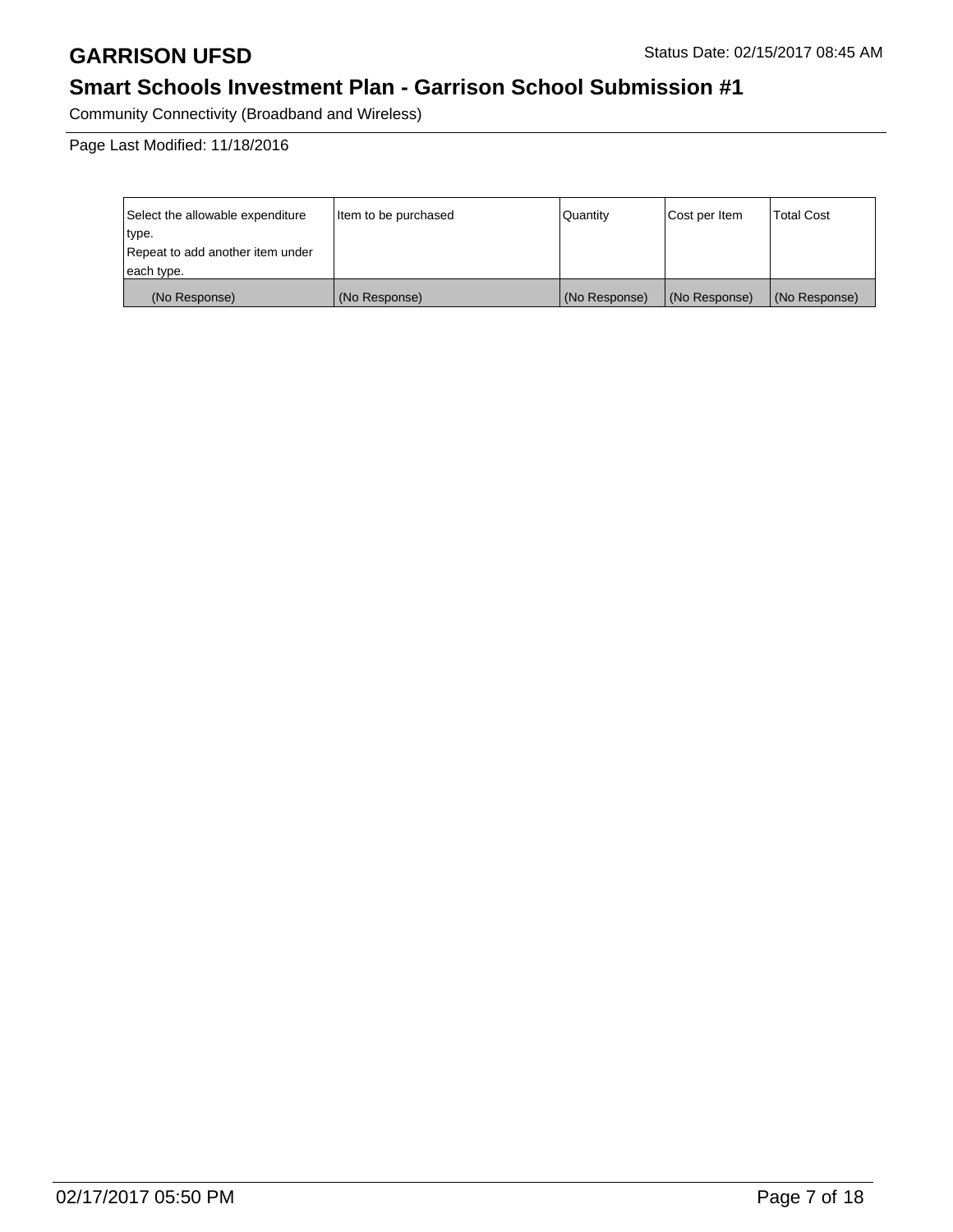Classroom Learning Technology

Page Last Modified: 02/14/2017

**1. In order for students and faculty to receive the maximum benefit from the technology made available under the Smart Schools Bond Act, their school buildings must possess sufficient connectivity infrastructure to ensure that devices can be used during the school day. Smart Schools Investment Plans must demonstrate that sufficient infrastructure that meets the Federal Communications Commission's 100 Mbps per 1,000 students standard currently exists in the buildings where new devices will be deployed, or is a planned use of a portion of Smart Schools Bond Act funds, or is under development through another funding source.**

**Smart Schools Bond Act funds used for technology infrastructure or classroom technology investments must increase the number of school buildings that meet or exceed the minimum speed standard of 100 Mbps per 1,000 students and staff within 12 months. This standard may be met on either a contracted 24/7 firm service or a "burstable" capability. If the standard is met under the burstable criteria, it must be:**

**1. Specifically codified in a service contract with a provider, and**

**2. Guaranteed to be available to all students and devices as needed, particularly during periods of high demand, such as computer-based testing (CBT) periods.**

**Please describe how your district already meets or is planning to meet this standard within 12 months of plan submission.**

As a precondition to utilizing the funds the District has ensured that there is adequate internet bandwidth of 100Mbps per 1,000 students to sustain the increase of more classroom devices.

- **1a. If a district believes that it will be impossible to meet this standard within 12 months, it may apply for a waiver of this requirement, as described on the Smart Schools website. The waiver must be filed and approved by SED prior to submitting this survey.**
	- $\Box$  By checking this box, you are certifying that the school district has an approved waiver of this requirement on file with the New York State Education Department.

## **2. Connectivity Speed Calculator (Required)**

|                  | Number of<br>Students | Multiply by<br>100 Kbps | Divide by 1000 Current Speed<br>Ito Convert to<br>Required<br>lSpeed in Mb | lin Mb | Expected<br>Speed to be<br>Attained Within Required<br>12 Months | Expected Date<br><b>When</b><br>Speed Will be<br>l Met |
|------------------|-----------------------|-------------------------|----------------------------------------------------------------------------|--------|------------------------------------------------------------------|--------------------------------------------------------|
| Calculated Speed | 221                   | 22,100                  | 22.1                                                                       | 100    | Attained                                                         | Attained                                               |

**3. If the district wishes to have students and staff access the Internet from wireless devices within the school building, or in close proximity to it, it must first ensure that it has a robust Wi-Fi network in place that has sufficient bandwidth to meet user demand.**

**Please describe how you have quantified this demand and how you plan to meet this demand.**

The District has already ensured that there is adequate internet bandwidth of 100Mbps per 1,000 students to sustain the increase of more classroom devices.

The District has a robust WiFi in place and working towards improving areas lacking WiFi coverage.

**4. All New York State public school districts are required to complete and submit an Instructional Technology Plan survey to the New York State Education Department in compliance with Section 753 of the Education Law and per Part 100.12 of the Commissioner's Regulations.**

**Districts that include educational technology purchases as part of their Smart Schools Investment Plan must have a submitted and approved Instructional Technology Plan survey on file with the New York State Education Department.**

By checking this box, you are certifying that the school district has an approved Instructional Technology Plan survey on file with the New York 罓 State Education Department.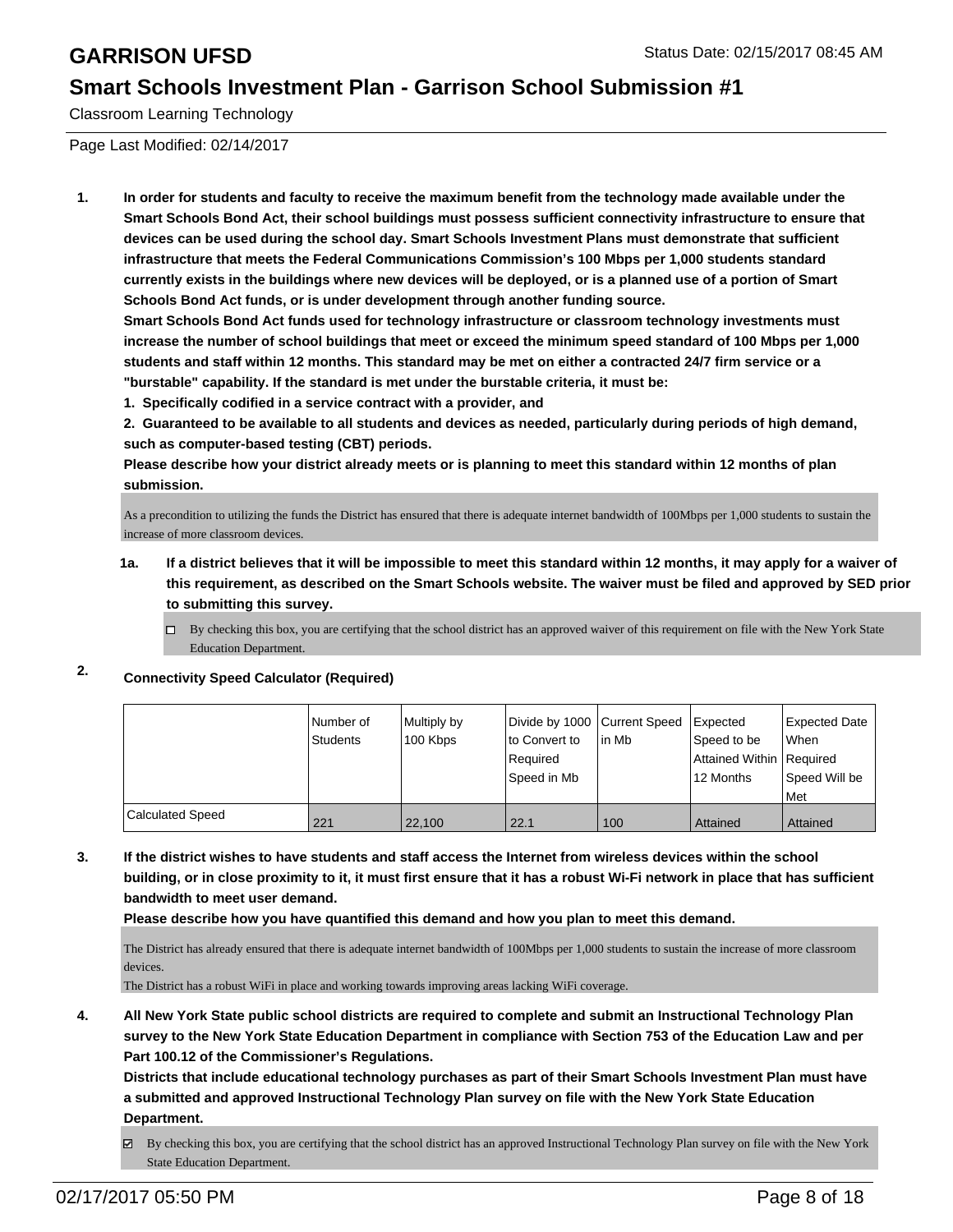Classroom Learning Technology

Page Last Modified: 02/14/2017

**5. Describe the devices you intend to purchase and their compatibility with existing or planned platforms or systems. Specifically address the adequacy of each facility's electrical, HVAC and other infrastructure necessary to install and support the operation of the planned technology.**

Classroom Technology:

- Interactive displays for all classrooms
- All compatible with existing platforms/systems.

The District has adequate electrical supply to support the devices.

## **6. Describe how the proposed technology purchases will:**

- **> enhance differentiated instruction;**
- **> expand student learning inside and outside the classroom;**
- **> benefit students with disabilities and English language learners; and**
- **> contribute to the reduction of other learning gaps that have been identified within the district.**

**The expectation is that districts will place a priority on addressing the needs of students who struggle to succeed in a rigorous curriculum. Responses in this section should specifically address this concern and align with the district's Instructional Technology Plan (in particular Question 2 of E. Curriculum and Instruction: "Does the district's instructional technology plan address the needs of students with disabilities to ensure equitable access to instruction, materials and assessments?" and Question 3 of the same section: "Does the district's instructional technology plan address the provision of assistive technology specifically for students with disabilities to ensure access to and participation in the general curriculum?"**

Though many assistive technologies are specifically defined in a student's IEP, the District strives to promote minimally restrictive environments for all students.

The District plans for and provides appropriate technology access for all students, and those with disabilities are provided with the necessary technologies to enable them to fully participate in their learning. The focus on equity applies to all classroom environments and grades. The District uses internal resources as well as outside consultants to assist in ensuring the most appropriate resources are available for our students. The Committee on Special Education is consulted and actively involved in the selection and evaluation of emerging technologies.

The District is purchasing interactive displays to help students and teachers connect and turn lessons into enriching learning experiences for all students whether they are general education, ELLs and students with disabilities. The displays the District plans to purchase combines lesson delivery, assessment, student collaboration and game based learning software resulting in differentiated instruction. The District feels interactive devices provide more fun and engages students by providing them multiple opportunities to fully participate in their own learning. Interactive devices facilitate multi-sensory learning whether it is a collaboration exercise for math problem solving or a Google Earth Tour of the Amazon Forest. *Technology is a great equalizer in a classroom with diverse learners, specifically ELL and students with disabilities. Technology will further help teachers to personalize lessons and skills for students' individual needs and provide students with the technology they need to access information in a new, motivating, individualized manner that makes sense them.*

**7. Where appropriate, describe how the proposed technology purchases will enhance ongoing communication with parents and other stakeholders and help the district facilitate technology-based regional partnerships, including distance learning and other efforts.**

By enhancing the WiFi and interactive devices we will have the capability of having more web-based/videoconferencing meetings, distance learning opportunities and collaborative work with parents, PTA and community groups.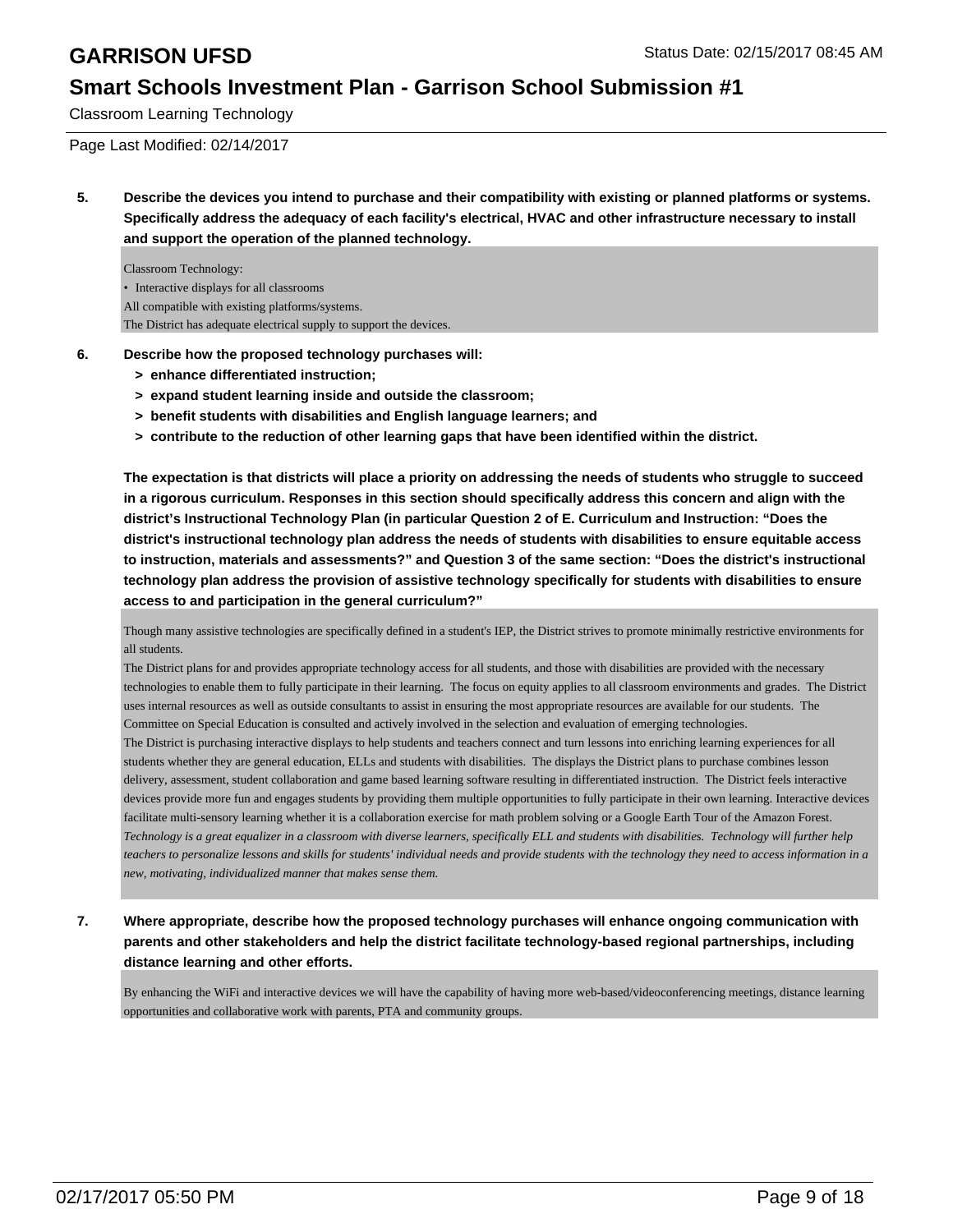Classroom Learning Technology

Page Last Modified: 02/14/2017

**8. Describe the district's plan to provide professional development to ensure that administrators, teachers and staff can employ the technology purchased to enhance instruction successfully.**

**Note: This response should be aligned and expanded upon in accordance with your district's response to Question 1 of F. Professional Development of your Instructional Technology Plan: "Please provide a summary of professional development offered to teachers and staff, for the time period covered by this plan, to support technology to enhance teaching and learning. Please include topics, audience and method of delivery within your summary."**

Professional development is and will continue to be offered to teachers and staff for the period covered by our Technology Plan. The District has created its professional development plan based on the principles outlined in the NYS Professional Development Standards. Our efforts fosters and respects a culture of continuous learning and improvement based firmly in processes created on a strong research based foundation. We use face to face and online professional learning communities to build capacity and funding is a component of the District budget. A regular review of teacher growth and the impact on the overall learning community drives the refinement and necessary adjustments to our professional development practices. Topics that will be offered to staff include Google Apps for Education, interactive display use & tools and curriculum planning for technology. GOAL: Encourage and support a culture for professional development that meets teachers' needs in implementing instructional technology as a tool for teaching and learning.

- **9. Districts must contact the SUNY/CUNY teacher preparation program that supplies the largest number of the district's new teachers to request advice on innovative uses and best practices at the intersection of pedagogy and educational technology.**
	- $\boxtimes$  By checking this box, you certify that you have contacted the SUNY/CUNY teacher preparation program that supplies the largest number of your new teachers to request advice on these issues.
	- **9a. Please enter the name of the SUNY or CUNY Institution that you contacted.**

SUNY New Paltz

**9b. Enter the primary Institution phone number.**

845 257 7869

**9c. Enter the name of the contact person with whom you consulted and/or will be collaborating with on innovative uses of technology and best practices.**

Dr. Karen Bell

**10. A district whose Smart Schools Investment Plan proposes the purchase of technology devices and other hardware must account for nonpublic schools in the district.**

**Are there nonpublic schools within your school district?**

Yes

 $\boxtimes$  No

**11. Nonpublic Classroom Technology Loan Calculator**

**The Smart Schools Bond Act provides that any Classroom Learning Technology purchases made using Smart Schools funds shall be lent, upon request, to nonpublic schools in the district. However, no school district shall be required to loan technology in amounts greater than the total obtained and spent on technology pursuant to the Smart Schools Bond Act and the value of such loan may not exceed the total of \$250 multiplied by the nonpublic school enrollment in the base year at the time of enactment.**

**See:**

**http://www.p12.nysed.gov/mgtserv/smart\_schools/docs/Smart\_Schools\_Bond\_Act\_Guidance\_04.27.15\_Final.pdf.**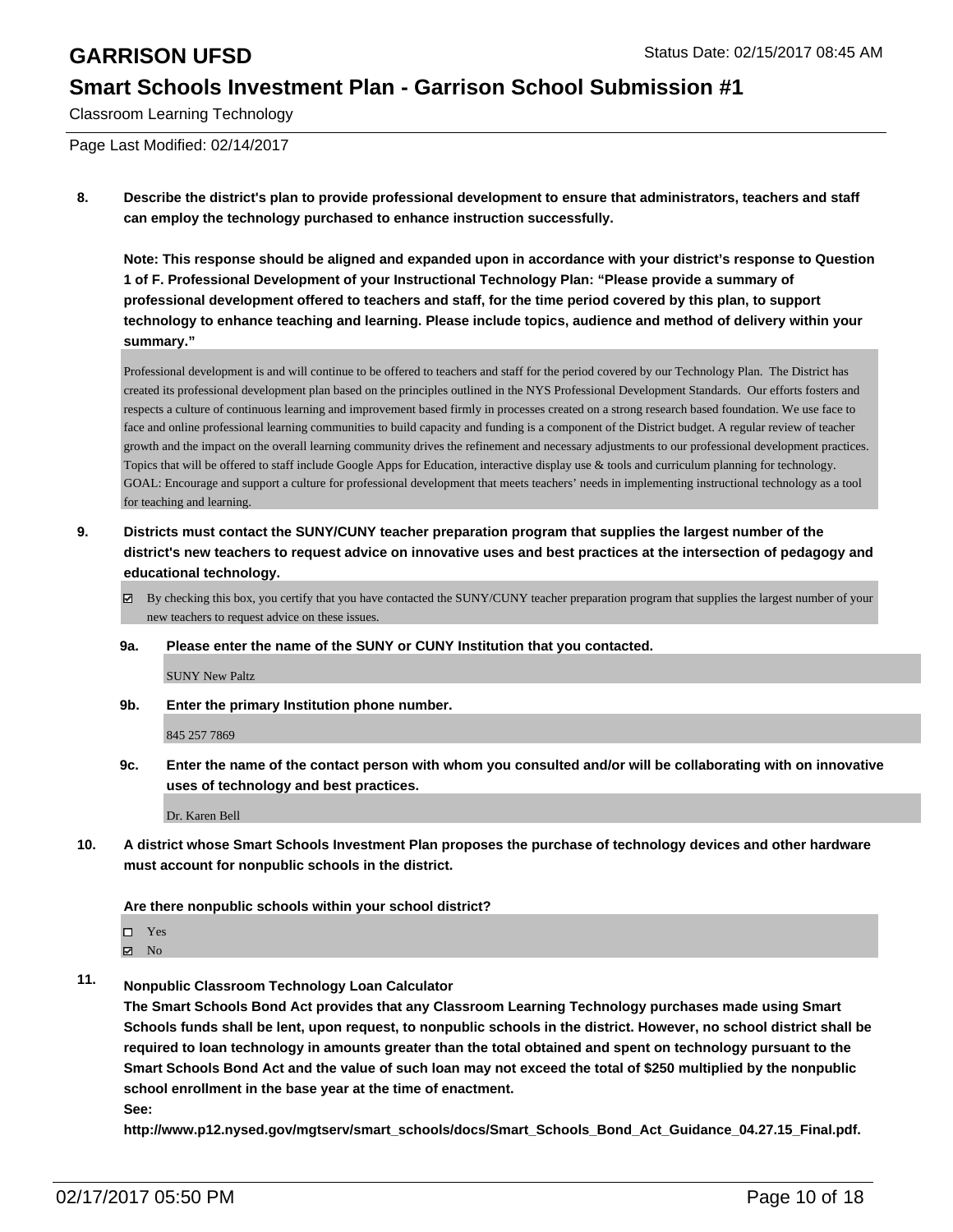Classroom Learning Technology

Page Last Modified: 02/14/2017

|                                     | 1. Classroom<br>Technology<br>Sub-allocation | 2. Public<br>Enrollment<br>$(2014 - 15)$ | l 3. Nonpublic<br>l Enrollment<br>$(2014 - 15)$ | l 4. Sum of<br>l Public and<br>l Nonpublic<br>Enrollment                                      | 5. Total Per<br>Pupil Sub-<br>lallocation | 6. Total<br>Nonpublic Loan<br>Amount |
|-------------------------------------|----------------------------------------------|------------------------------------------|-------------------------------------------------|-----------------------------------------------------------------------------------------------|-------------------------------------------|--------------------------------------|
| Calculated Nonpublic Loan<br>Amount |                                              |                                          |                                                 | (No Response)   (No Response)   (No Response)   (No Response)   (No Response)   (No Response) |                                           |                                      |

**12. To ensure the sustainability of technology purchases made with Smart Schools funds, districts must demonstrate a long-term plan to maintain and replace technology purchases supported by Smart Schools Bond Act funds. This sustainability plan shall demonstrate a district's capacity to support recurring costs of use that are ineligible for Smart Schools Bond Act funding such as device maintenance, technical support, Internet and wireless fees, maintenance of hotspots, staff professional development, building maintenance and the replacement of incidental items. Further, such a sustainability plan shall include a long-term plan for the replacement of purchased devices and equipment at the end of their useful life with other funding sources.**

By checking this box, you certify that the district has a sustainability plan as described above.

**13. Districts must ensure that devices purchased with Smart Schools Bond funds will be distributed, prepared for use, maintained and supported appropriately. Districts must maintain detailed device inventories in accordance with generally accepted accounting principles.**

 $\boxtimes$  By checking this box, you certify that the district has a distribution and inventory management plan and system in place.

**14. If you are submitting an allocation for Classroom Learning Technology complete this table. Note that the calculated Total at the bottom of the table must equal the Total allocation for this category that you entered in the SSIP Overview overall budget.**

|                         | Sub-Allocation |
|-------------------------|----------------|
| Interactive Whiteboards | 68,417         |
| Computer Servers        | (No Response)  |
| Desktop Computers       | (No Response)  |
| Laptop Computers        | (No Response)  |
| <b>Tablet Computers</b> | (No Response)  |
| <b>Other Costs</b>      | (No Response)  |
| Totals:                 | 68,417         |

**15. Please detail the type, quantity, per unit cost and total cost of the eligible items under each sub-category. This is especially important for any expenditures listed under the "Other" category. All expenditures must be capital-bond eligible to be reimbursed through the SSBA. If you have any questions, please contact us directly through smartschools@nysed.gov.**

**Please specify in the "Item to be Purchased" field which specific expenditures and items are planned to meet the district's nonpublic loan requirement, if applicable.**

**NOTE: Wireless Access Points that will be loaned/purchased for nonpublic schools should ONLY be included in this category, not under School Connectivity, where public school districts would list them.**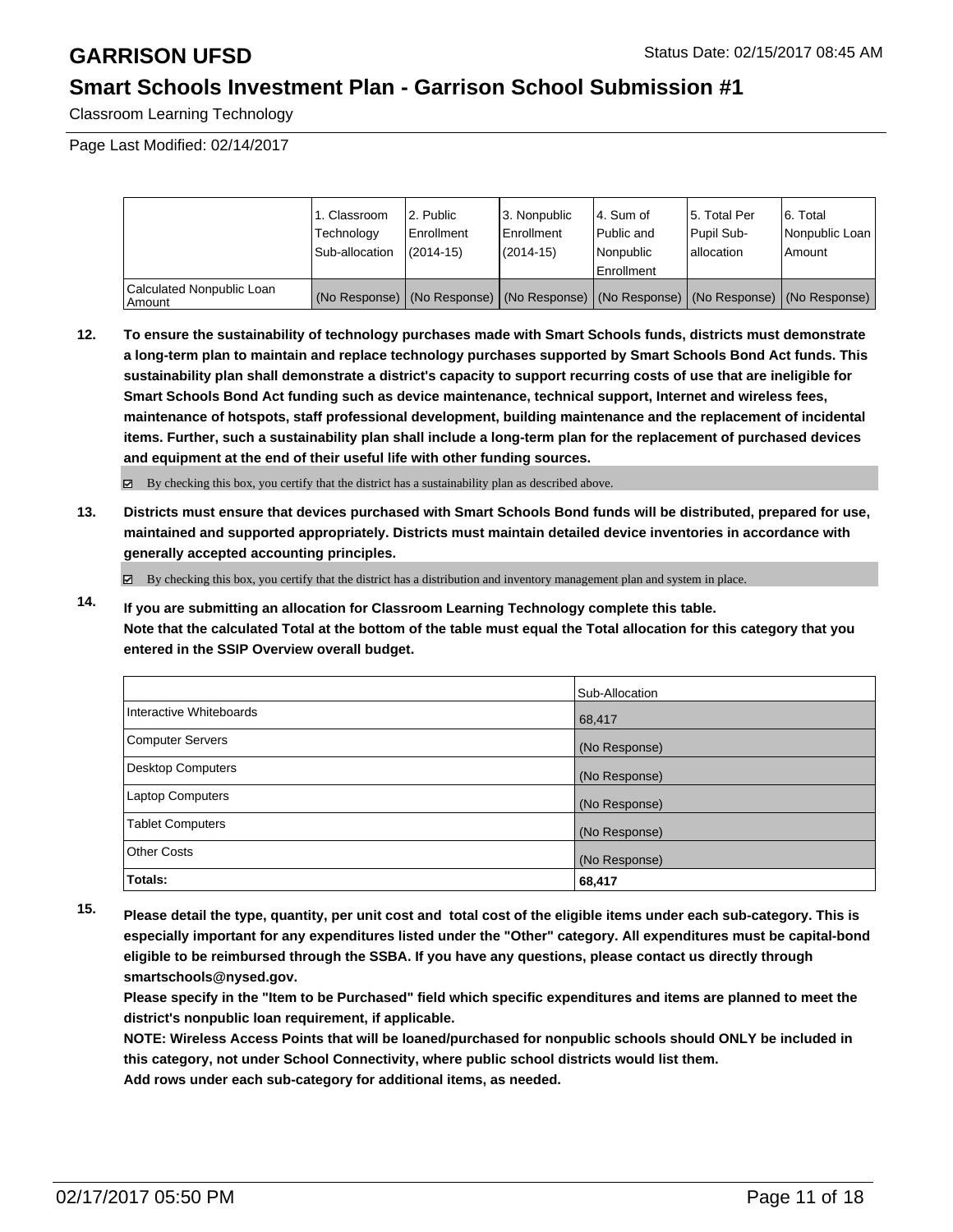Classroom Learning Technology

Page Last Modified: 02/14/2017

| Select the allowable expenditure | Item to be Purchased   | Quantity | Cost per Item | <b>Total Cost</b> |
|----------------------------------|------------------------|----------|---------------|-------------------|
| type.                            |                        |          |               |                   |
| Repeat to add another item under |                        |          |               |                   |
| each type.                       |                        |          |               |                   |
| Interactive Whiteboards          | Interactive Whiteboard | 23       | 2,975         | 68,417            |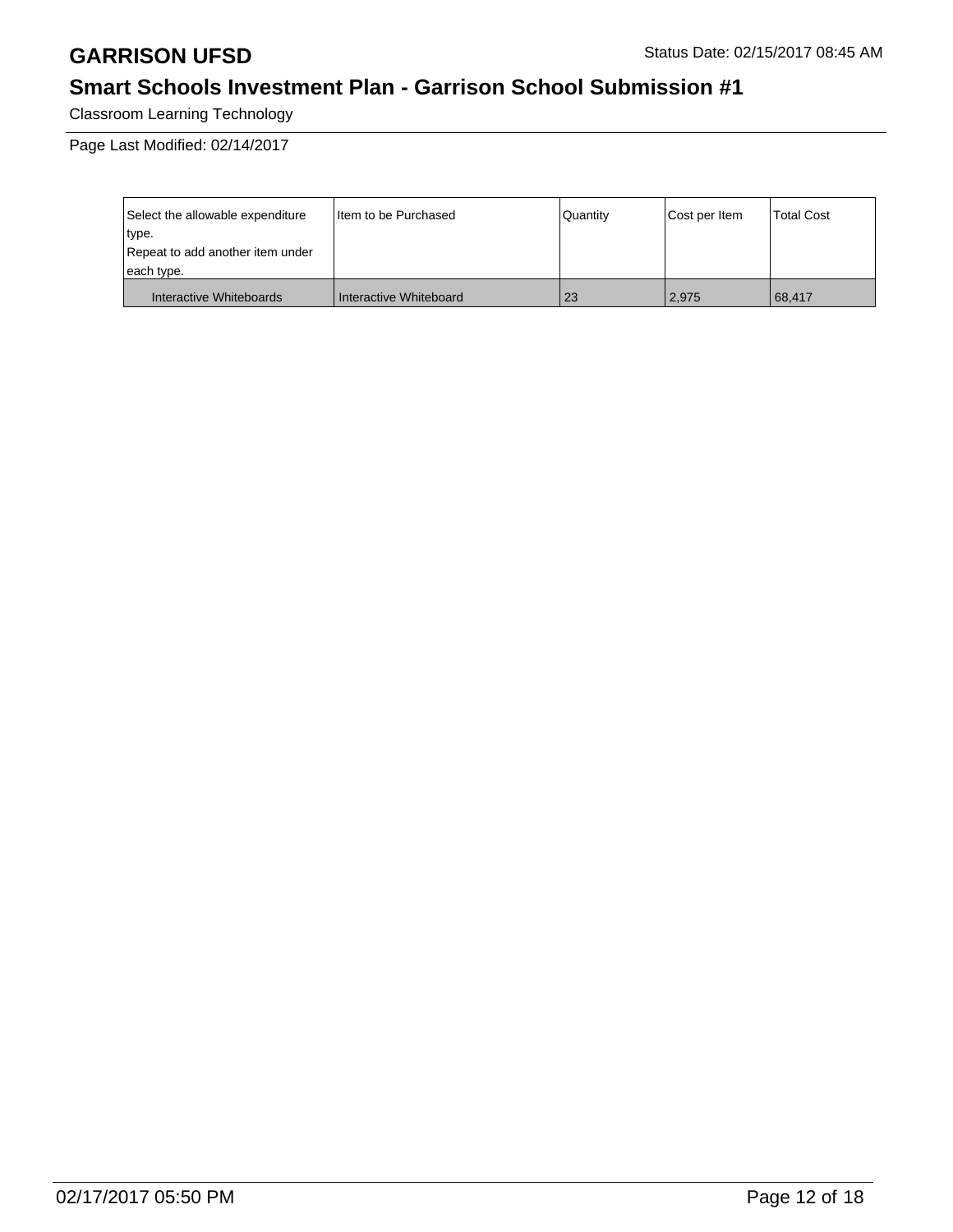Pre-Kindergarten Classrooms

Page Last Modified: 02/14/2017

**1. Provide information regarding how and where the district is currently serving pre-kindergarten students and justify the need for additional space with enrollment projections over 3 years.**

(No Response)

- **2. Describe the district's plan to construct, enhance or modernize education facilities to accommodate prekindergarten programs. Such plans must include:**
	- **Specific descriptions of what the district intends to do to each space;**
	- **An affirmation that pre-kindergarten classrooms will contain a minimum of 900 square feet per classroom;**
	- **The number of classrooms involved;**
	- **The approximate construction costs per classroom; and**
	- **Confirmation that the space is district-owned or has a long-term lease that exceeds the probable useful life of the improvements.**

(No Response)

**3. Smart Schools Bond Act funds may only be used for capital construction costs. Describe the type and amount of additional funds that will be required to support ineligible ongoing costs (e.g. instruction, supplies) associated with any additional pre-kindergarten classrooms that the district plans to add.**

(No Response)

**4. All plans and specifications for the erection, repair, enlargement or remodeling of school buildings in any public school district in the State must be reviewed and approved by the Commissioner. Districts that plan capital projects using their Smart Schools Bond Act funds will undergo a Preliminary Review Process by the Office of Facilities Planning.**

**Please indicate on a separate row each project number given to you by the Office of Facilities Planning.**

| Project Number |  |  |
|----------------|--|--|
| (No Response)  |  |  |

**5. If you have made an allocation for Pre-Kindergarten Classrooms, complete this table.**

**Note that the calculated Total at the bottom of the table must equal the Total allocation for this category that you entered in the SSIP Overview overall budget.**

|                                          | Sub-Allocation |
|------------------------------------------|----------------|
| Construct Pre-K Classrooms               | (No Response)  |
| Enhance/Modernize Educational Facilities | (No Response)  |
| Other Costs                              | (No Response)  |
| Totals:                                  |                |

**6. Please detail the type, quantity, per unit cost and total cost of the eligible items under each sub-category. This is especially important for any expenditures listed under the "Other" category. All expenditures must be capital-bond eligible to be reimbursed through the SSBA. If you have any questions, please contact us directly through smartschools@nysed.gov.**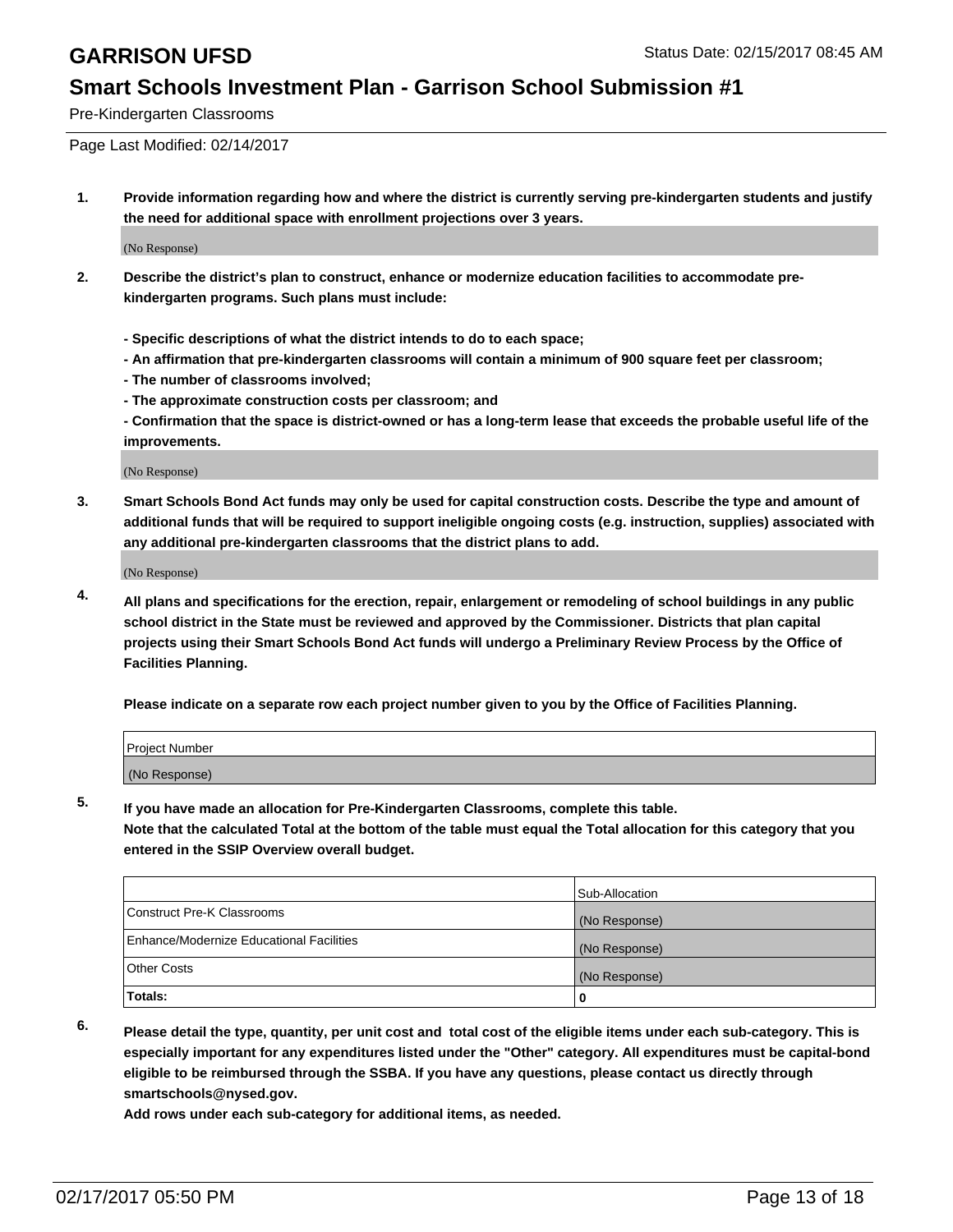# **GARRISON UFSD** Status Date: 02/15/2017 08:45 AM

# **Smart Schools Investment Plan - Garrison School Submission #1**

Pre-Kindergarten Classrooms

Page Last Modified: 02/14/2017

| Select the allowable expenditure | litem to be purchased | Quantity      | Cost per Item | <b>Total Cost</b> |
|----------------------------------|-----------------------|---------------|---------------|-------------------|
| type.                            |                       |               |               |                   |
| Repeat to add another item under |                       |               |               |                   |
| each type.                       |                       |               |               |                   |
| (No Response)                    | (No Response)         | (No Response) | (No Response) | (No Response)     |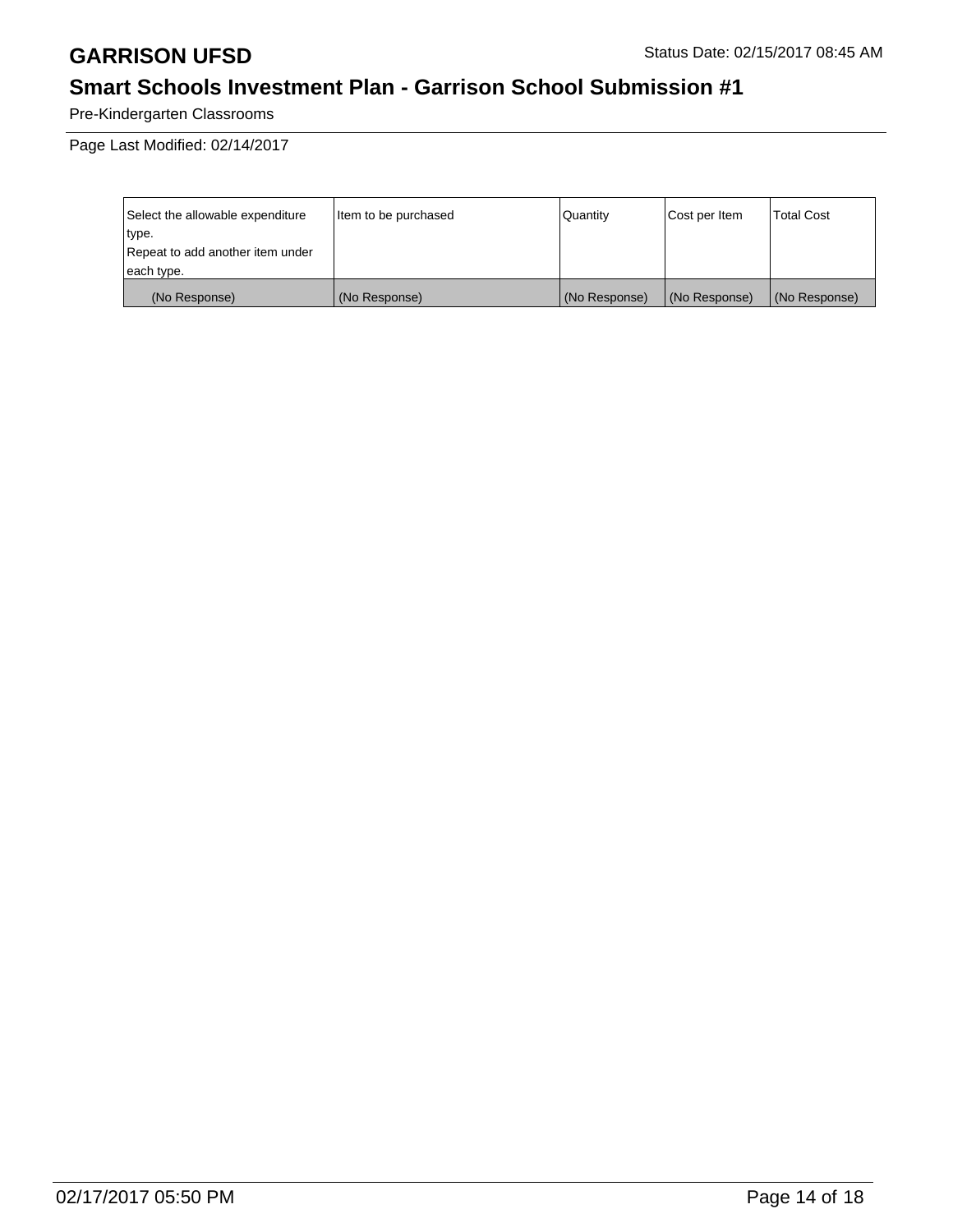Replace Transportable Classrooms

Page Last Modified: 11/18/2016

**1. Describe the district's plan to construct, enhance or modernize education facilities to provide high-quality instructional space by replacing transportable classrooms.**

(No Response)

**2. All plans and specifications for the erection, repair, enlargement or remodeling of school buildings in any public school district in the State must be reviewed and approved by the Commissioner. Districts that plan capital projects using their Smart Schools Bond Act funds will undergo a Preliminary Review Process by the Office of Facilities Planning.**

**Please indicate on a separate row each project number given to you by the Office of Facilities Planning.**

| <b>Project Number</b> |  |
|-----------------------|--|
| (No Response)         |  |

**3. For large projects that seek to blend Smart Schools Bond Act dollars with other funds, please note that Smart Schools Bond Act funds can be allocated on a pro rata basis depending on the number of new classrooms built that directly replace transportable classroom units.**

**If a district seeks to blend Smart Schools Bond Act dollars with other funds describe below what other funds are being used and what portion of the money will be Smart Schools Bond Act funds.**

(No Response)

**4. If you have made an allocation for Replace Transportable Classrooms, complete this table. Note that the calculated Total at the bottom of the table must equal the Total allocation for this category that you entered in the SSIP Overview overall budget.**

|                                                | Sub-Allocation |
|------------------------------------------------|----------------|
| Construct New Instructional Space              | (No Response)  |
| Enhance/Modernize Existing Instructional Space | (No Response)  |
| <b>Other Costs</b>                             | (No Response)  |
| Totals:                                        |                |

**5. Please detail the type, quantity, per unit cost and total cost of the eligible items under each sub-category. This is especially important for any expenditures listed under the "Other" category. All expenditures must be capital-bond eligible to be reimbursed through the SSBA. If you have any questions, please contact us directly through smartschools@nysed.gov.**

| Select the allowable expenditure | Item to be purchased | Quantity      | Cost per Item | <b>Total Cost</b> |
|----------------------------------|----------------------|---------------|---------------|-------------------|
| type.                            |                      |               |               |                   |
| Repeat to add another item under |                      |               |               |                   |
| each type.                       |                      |               |               |                   |
| (No Response)                    | (No Response)        | (No Response) | (No Response) | (No Response)     |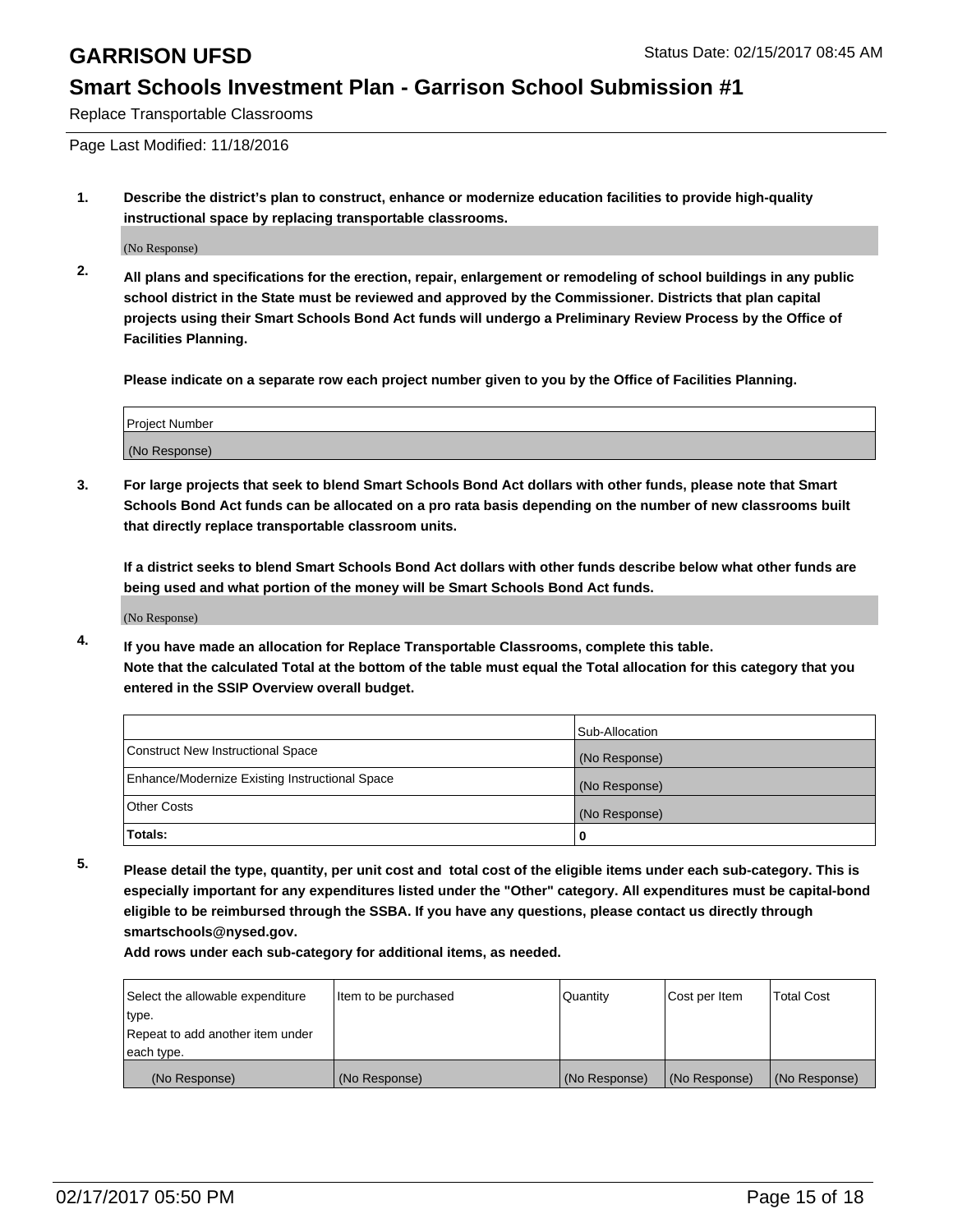High-Tech Security Features

Page Last Modified: 11/18/2016

**1. Describe how you intend to use Smart Schools Bond Act funds to install high-tech security features in school buildings and on school campuses.**

(No Response)

**2. All plans and specifications for the erection, repair, enlargement or remodeling of school buildings in any public school district in the State must be reviewed and approved by the Commissioner. Districts that plan capital projects using their Smart Schools Bond Act funds will undergo a Preliminary Review Process by the Office of Facilities Planning.** 

**Please indicate on a separate row each project number given to you by the Office of Facilities Planning.**

| Project Number |  |
|----------------|--|
| (No Response)  |  |

- **3. Was your project deemed eligible for streamlined Review?**
	- Yes
	- $\square$  No
- **4. Include the name and license number of the architect or engineer of record.**

| 'Name         | License Number |
|---------------|----------------|
| (No Response) | (No Response)  |

**5. If you have made an allocation for High-Tech Security Features, complete this table. Note that the calculated Total at the bottom of the table must equal the Total allocation for this category that you entered in the SSIP Overview overall budget.**

|                                                      | Sub-Allocation |
|------------------------------------------------------|----------------|
| Capital-Intensive Security Project (Standard Review) | (No Response)  |
| <b>Electronic Security System</b>                    | (No Response)  |
| <b>Entry Control System</b>                          | (No Response)  |
| Approved Door Hardening Project                      | (No Response)  |
| <b>Other Costs</b>                                   | (No Response)  |
| Totals:                                              | 0              |

**6. Please detail the type, quantity, per unit cost and total cost of the eligible items under each sub-category. This is especially important for any expenditures listed under the "Other" category. All expenditures must be capital-bond eligible to be reimbursed through the SSBA. If you have any questions, please contact us directly through smartschools@nysed.gov.**

| Select the allowable expenditure | Item to be purchased | Quantity      | Cost per Item | <b>Total Cost</b> |
|----------------------------------|----------------------|---------------|---------------|-------------------|
| type.                            |                      |               |               |                   |
| Repeat to add another item under |                      |               |               |                   |
| each type.                       |                      |               |               |                   |
| (No Response)                    | (No Response)        | (No Response) | (No Response) | (No Response)     |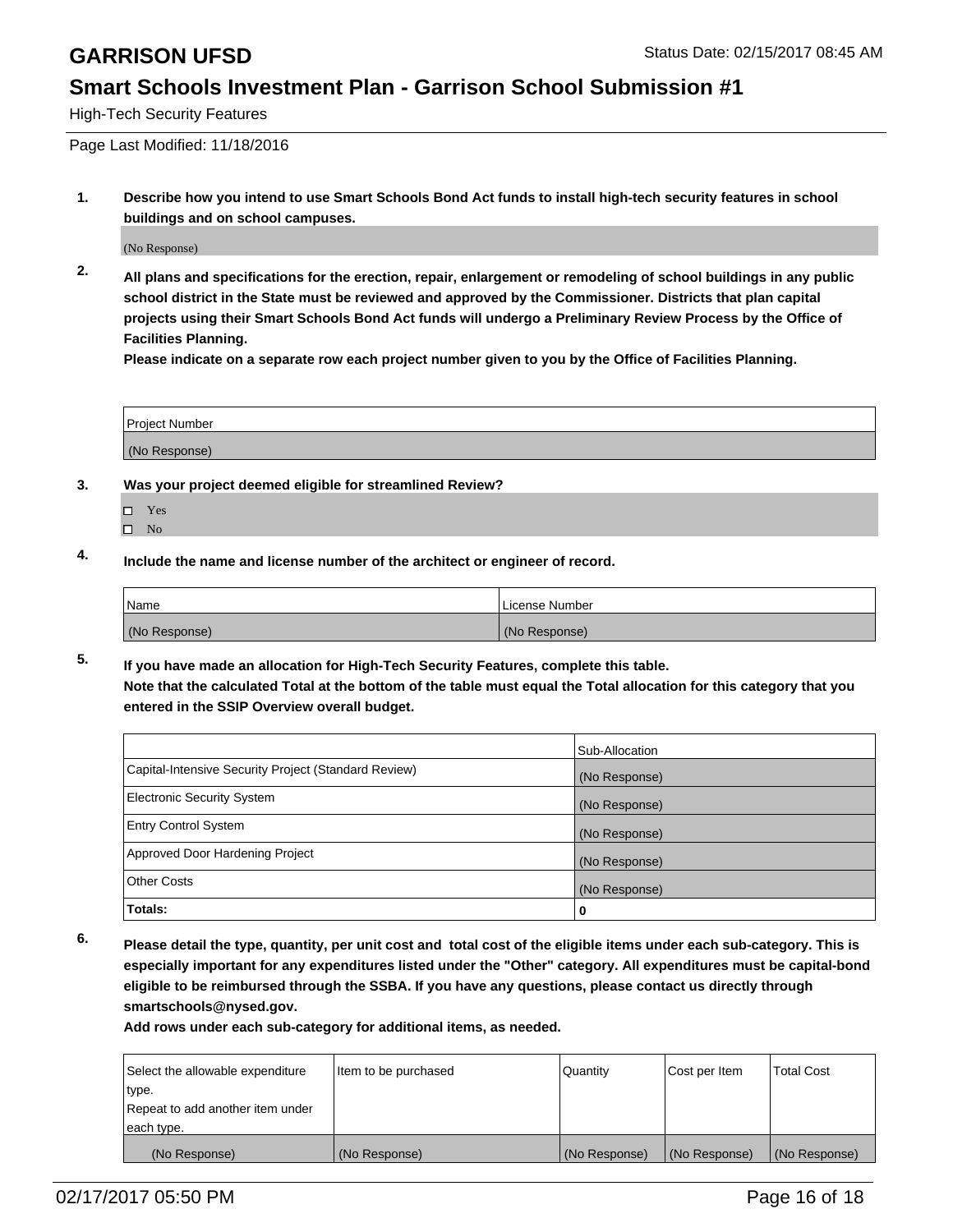Report